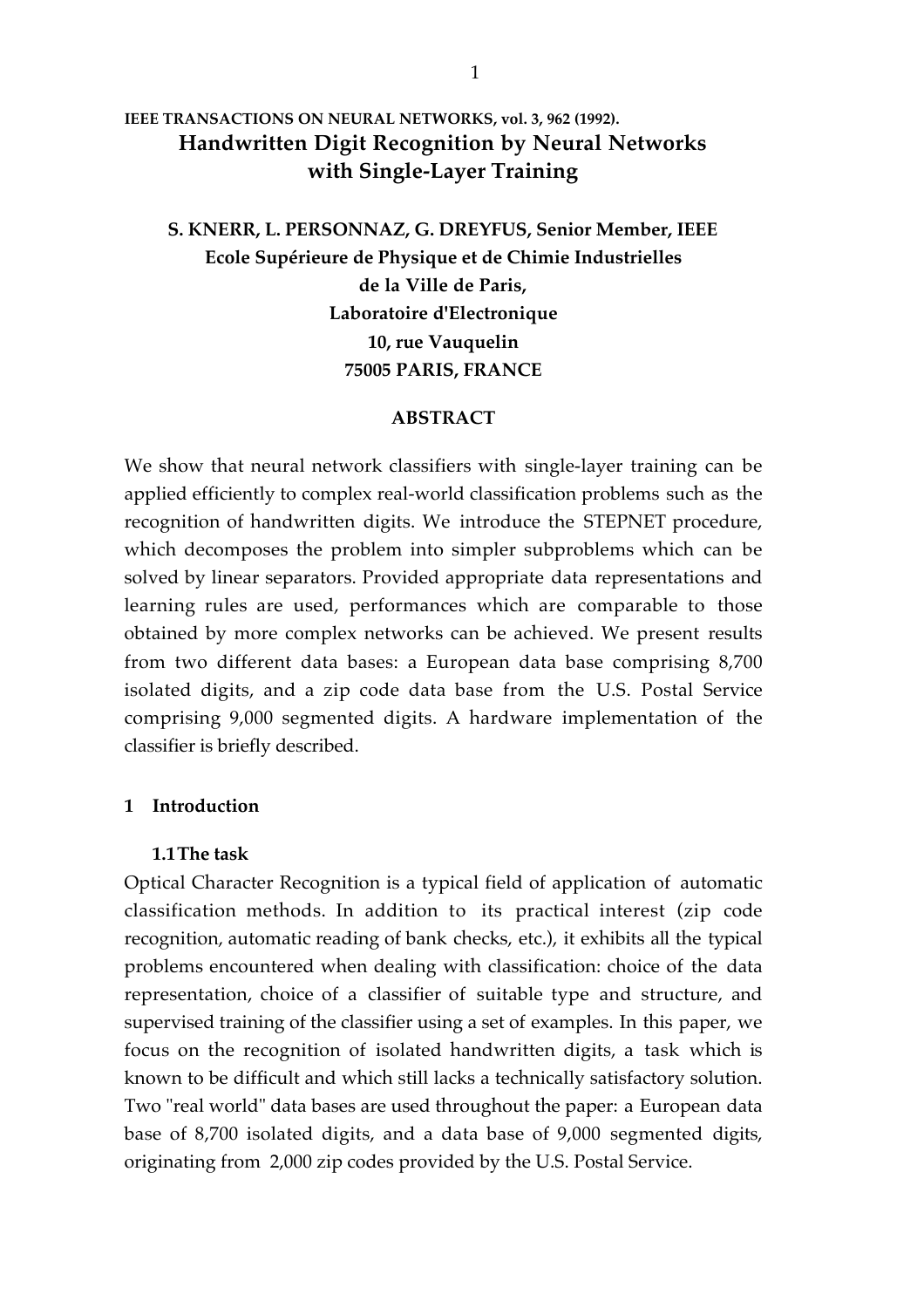## **1.2The approach**

Since the criticism of single-layer perceptrons, mainly for their limitation to building linear separation surfaces [1], more powerful neural network classifiers have been developed. The most popular network is the Multilayer Perceptron (MLP) trained by the backpropagation algorithm [2]. It has been shown in various papers that MLP's with a single hidden layer are universal classifiers, in the sense that they can approximate decision surfaces of arbitrary complexity, provided the number of neurons in the hidden layer is large enough (see for instance [3]). However, there is no simple rule which indicates how many hidden units are required for learning a given task. Moreover, limitations on hardware requirements or computation time may influence the choice of the classifier and favor classifiers with simpler structures and faster training than MLP's.

Classically, the recognition process is divided into preprocessing steps and subsequent classification. Within our approach, the preprocessing operations do not involve learning.

In an earlier paper, we described a procedure, hereinafter termed the STEPNET procedure, whereby any classification problem defined in  $\mathbb{R}^N$  can be decomposed into subproblems which are efficiently solved by a classifier having a single layer of trainable connections [4]. The network is built and trained simultaneously and automatically, without user's intervention. In this paper, we show, using two data bases, the efficiency of the procedure when applied to "real world" problems such as the recognition of handwritten digits. We compare the performances of two classifiers of identical sizes and structures, resulting from the above procedure, operating on the same data bases, with two different data representations: a simple pixel representation and a more elaborate feature representation. While the first data representation results from normalization as the only preprocessing, the second is obtained after feature extraction and normalization.

# **2 Data bases, preprocessing and performance estimation**

## **2.1Data bases**

In this paper we use two different data bases: a European data base and an American zip code data base. The European data base consists of 8,700 digits from 13 different writers from our laboratory. The writers were told to draw the numerals into prepared square boxes in order to facilitate segmentation. As can be seen in Figure 1a, there is a great variety of sizes and writing styles. The numerals were digitized by a scanner, which had the drawback of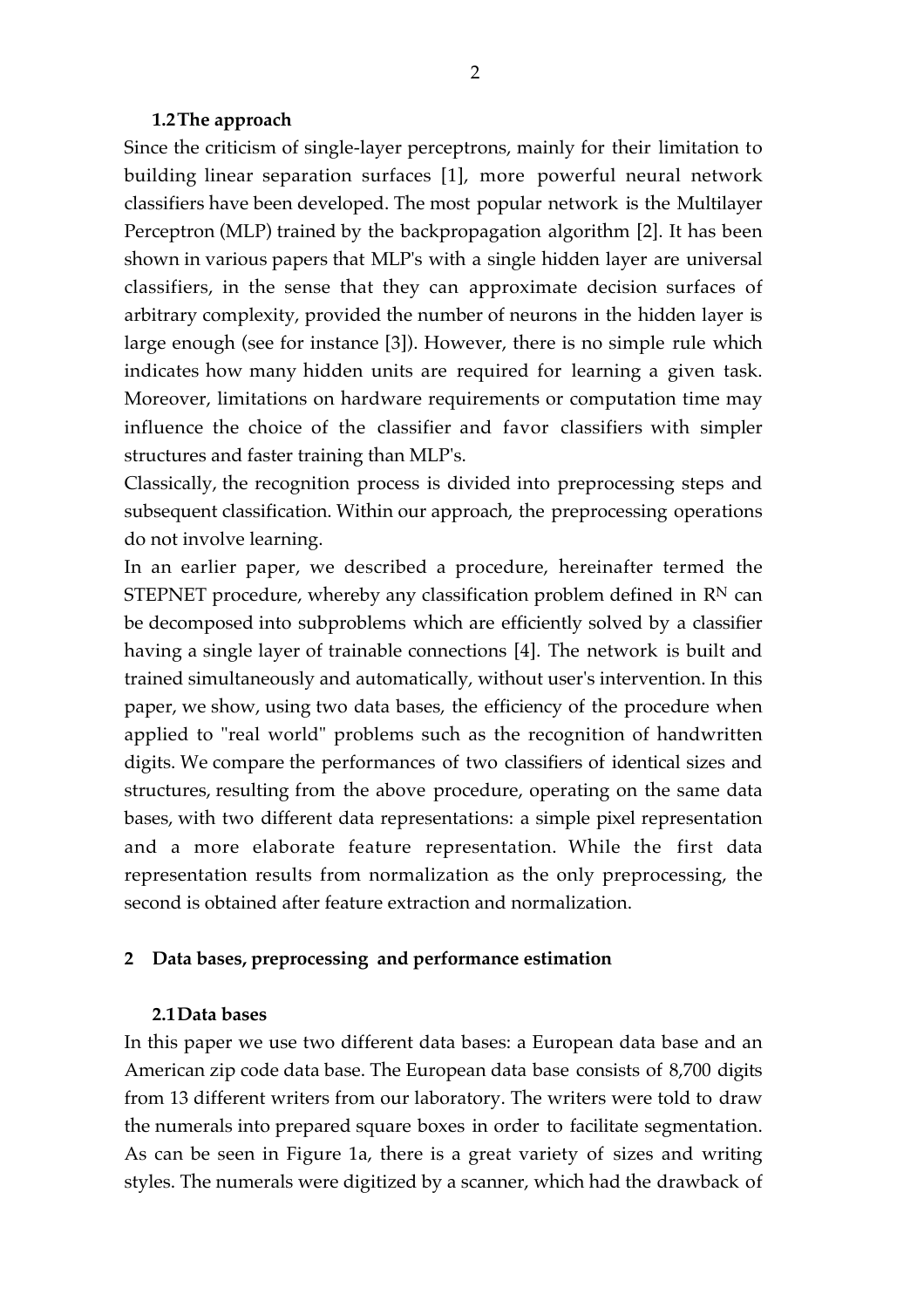erasing some of the thin lines: the resulting black and white (binary) digits are thus sometimes disconnected.

The second data base consists of 9,000 digits from the U.S. Postal Service OAT Handwritten Zip Code Data Base (1987). In addition to variations in size and writing style, the segmentation problem is made more difficult by the existence of overlapping numerals, postmarks, horizontal bars and marks on the envelope. Therefore, many digits are cut in part, include extraneous marks or parts from other digits, and some digits could not be segmented automatically at all. Figure 1b shows some examples of zip codes.

|  | $AA$ de $II$ a disk $AA$ |  |  |  | 25555555       |                        |
|--|--------------------------|--|--|--|----------------|------------------------|
|  | $21122$ [F $\ell$ / 14   |  |  |  | 6666666        |                        |
|  | 222211 2221              |  |  |  | 77 77 77 77 77 |                        |
|  | 222222200                |  |  |  |                | 88 88 88 <b>1 1</b> 12 |
|  |                          |  |  |  |                |                        |
|  | 444444447                |  |  |  | 0000000000     |                        |

Figure 1a



Figure 1b

Examples of isolated digits from the European data base, original and normalized (a) and examples of zip codes from the U.S. Postal Service data base (b).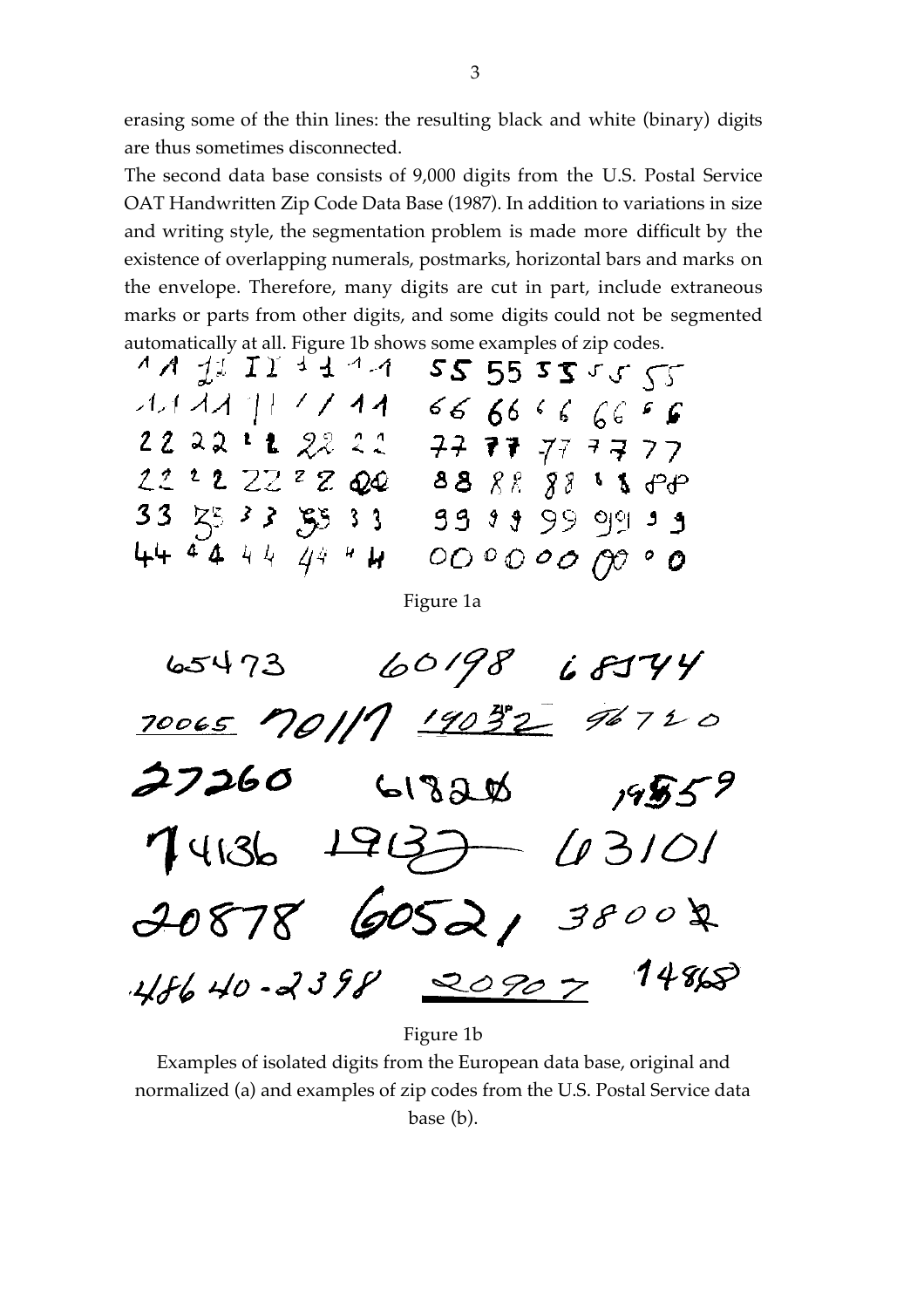The training set and the test set of both data bases contain highly ambiguous examples which are hardly recognizable by humans: some examples were even assigned to the wrong class during segmentation.

# **2.2Choice of a data representation**

The choice of an appropriate data representation is a crucial point when solving a classification task, either with a trainable or with a non-trainable classifier. If a relatively low-level data representation is used, one might need a very large training set in order to get satisfactory results, because, in general, the performance of the classifier on the test set is quite sensitive to the particularities of the training set; see for instance the recent paper by Geman et al. [5]. Therefore, the original input representation is usually transformed into a higher-level data representation by using human expertise for designing appropriate preprocessing operations. However, besides mere recognition rates, there are other factors which may influence the choice of the data representation, such as the need for high computation speed, or hardware limitations, favouring data representations which do not require complicated and time-consuming preprocessing. In many cases, this precludes the use of structured data representations. Therefore, the first data representation we use for the subsequent classification is a simple pixel representation.

For a given data representation, an optimal hypersurface separating the classes in the N-dimensional input space in the best possible way might be found if the underlying probability distributions were either known or estimated accurately; this hypersurface might be approximated by training some neural network classifier on the examples of the training set. Suppose the classifier has a set of parameters, the weights in the case of a neural network, which must be determined. The question then is: how many training samples does it take to achieve a given degree of accuracy for the approximation? While the complete answer to this question certainly depends on the complexity of the classification problem at hand, it is clear that the number P of samples needed to achieve a given degree of accuracy grows exponentially with the dimension N of the input space; this is often called the "curse of dimensionality", which is particularly troublesome for real world vision problems such as the digit recognition task discussed herein.

In the case of handwritten digits, it seems therefore natural to use some a priori knowledge about the recognition task in order to transform the low level information of the pixel images into a data representation of higher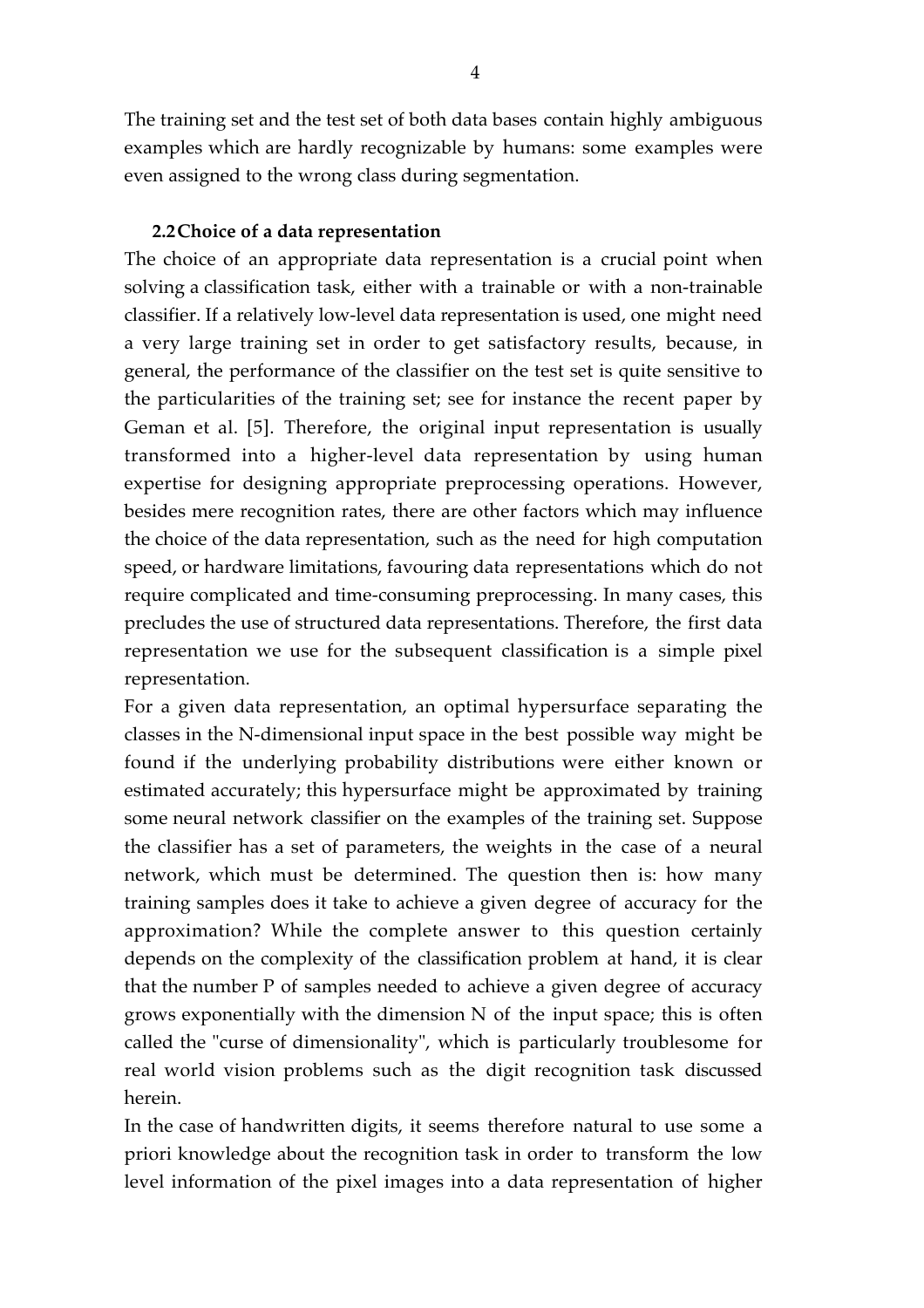level. Two possibilities arise: either the a priori knowledge is used to design preprocessing operations which are carried out explicitly before classification, or it is used to constrain the general architecture of the classifier, which results in a classifier specialized in the recognition task at hand. We have chosen the first possibility. Digits, whether handwritten or typed, are essentially line drawings, i.e. one-dimensional structures in a twodimensional space. Therefore, local detection of line segments seems to be an adequate preprocessing. For each location in the image, information about the presence of a line segment of a given direction is stored in a feature map. Thus, the second data representation used for the subsequent classification consists of one feature map for each detected direction of line segments. The hope is that, with this data representation, the examples of a given class are less dispersed in input space than with the simple pixel representation.

# **2.3Preprocessing**

In this section we briefly outline the preprocessing leading to the two data representations. All the preprocessing steps, shown on Figure 2, involve no training.





The preprocessing steps including feature extraction and normalization.

The most difficult part of the preprocessing chain is the automatic segmentation of the zip codes into isolated digits, especially if no a priori knowledge about the characters and no feedback from the subsequent classification of the segmented parts is used. The dilemma is the following: if the class of the character to be segmented was known, one could most probably apply the appropriate segmentation technique in order to isolate the character; but of course in order to classify the character, it has to be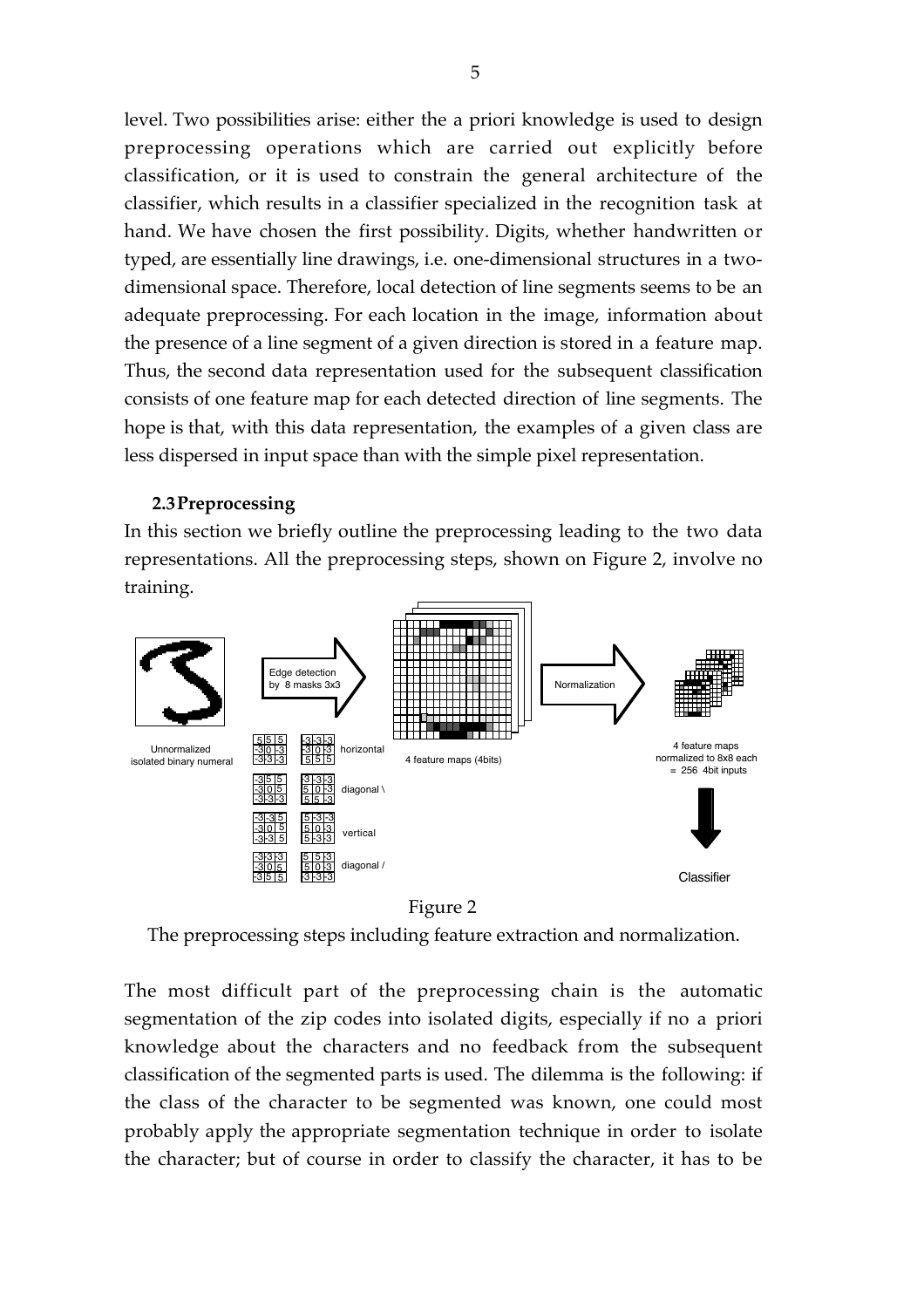segmented. In our approach, the zip codes are first thresholded, and connected parts are subsequently extracted. This procedure works automatically, but from all the extracted parts (including postmarks, bars and extraneous marks), those corresponding to one of the ten digit classes are sorted by hand; class labels are also assigned by hand (not without errors). At this stage of preprocessing, the data base consists of isolated binary pixel images of variable size.

The first data representation used for classification is a simple pixel representation. All isolated binary digits are normalized in size to smoothed 16 by 16 pixel images, using a transformation which is approximately linear, thereby preserving the shape of the digits. The normalized image has 16 gray levels per pixel which results in 256 4-bit inputs to the classifier.

The second data representation incorporates more a priori knowledge on the recognition problem by performing some hand-designed edge detection and feature extraction. The image is scanned by the 4 pairs of Kirsch masks (3x3 pixels) [6], resulting in 4 graded feature maps, coding for the presence of horizontal, vertical or diagonal edges as shown in Figure 2. There are no masks for detecting end-stops, curved lines, line crossings or other more complex features. As a final preprocessing step, the four feature maps are normalized to an 8 by 8 format using the same transformation as for the first data representation. The final data representation corresponds to  $4x8x8 = 256$ 4-bit inputs, which is the same format as for the pixel representation.

Note that all preprocessing steps can be carried out by simple mask operations, i.e. weighted sums and comparisons. Thus, a digital signal processor, or a special-purpose chip such as described in [7] seems to be a good choice for a future implementation of the preprocessing steps.

# **2.4 Performance estimation**

For subsequent classification, the resulting data bases are randomly partitioned into training set and test set. Because of the limited size of the data bases, one can only estimate the performance that would be obtained on the set of all possible patterns; in order to compute a meaningful estimation, we performed several random partitions of the data bases into training set and test set, and averaged the recognition rates measured on the various test sets. Furthermore, both sets contain examples with debatable or erroneous class labels, so that the result thus found is a pessimistic estimate of the actual performance.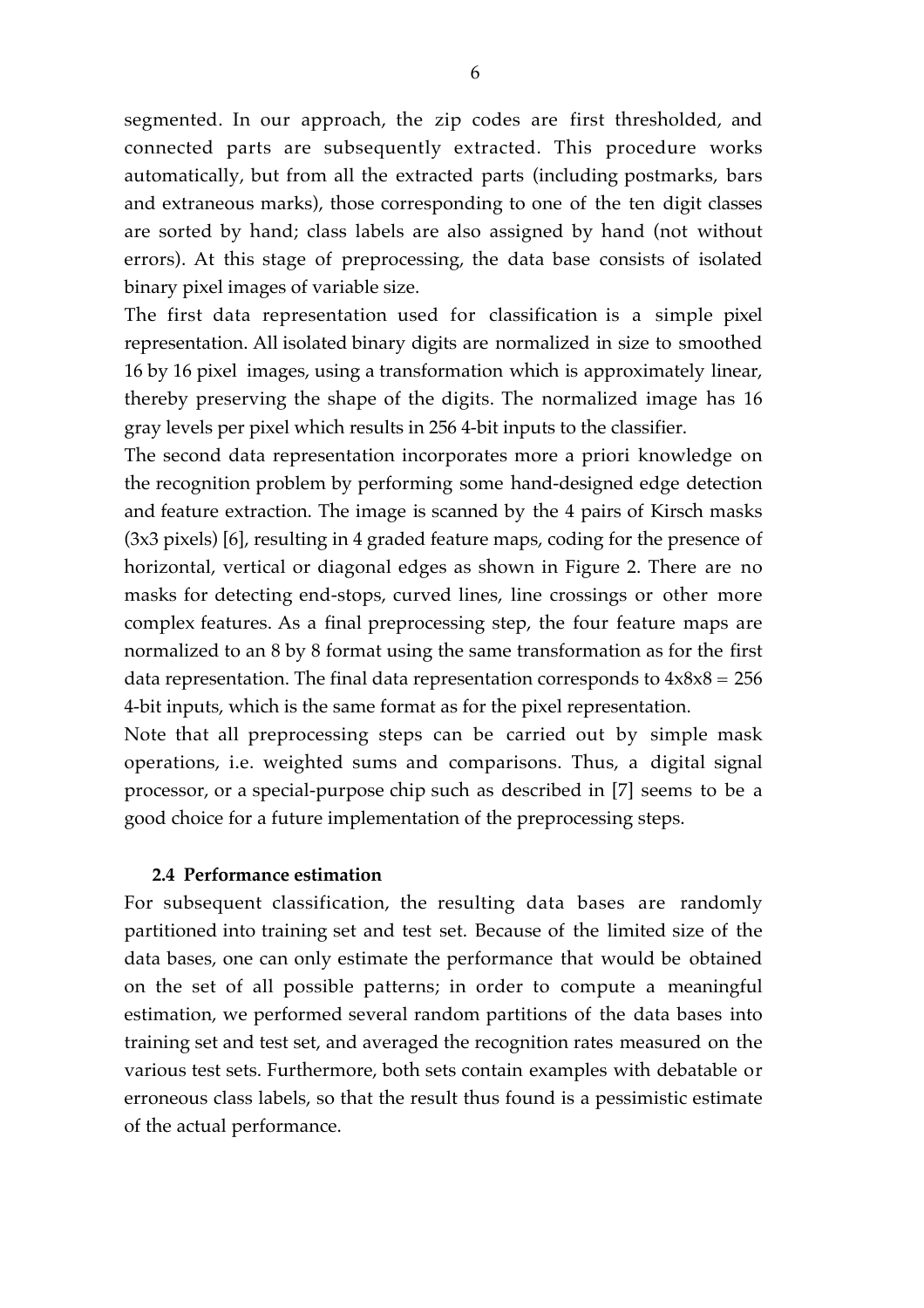### **3 Neural network classifier with single-layer training**

#### **3.1The STEPNET procedure, network architecture**

As was shown in an earlier paper [4], any classification problem defined in  $R<sup>N</sup>$  can be decomposed into classification problems involving linear separation surfaces. The proposed procedure consists of three steps of increasing complexity, in the spirit of a "divide and conquer" strategy. In a first step, linear separation of each class from all others using a single neuron per class is attempted. In a second step, pairwise linear separation of the classes which were not separated during the previous step is tried. This corresponds to a transformation of the output coding in the network during training: while the first step uses the so-called "grand-mother" coding (each neuron codes for one of the ten digit classes), each neuron used in the second step discriminates between two classes only; therefore, in the second step, a maximum of 45 separations must be performed. Once all neurons have been trained, the ten final outputs of the network are obtained by appropriately ANDing the outputs of the neurons; this is explained in more detail in section 3.3. In a third step, pairs of classes which are still not separated, can be separated by piecewise linear decision surfaces; these are implemented by single-layer subnetworks and can be constructed using a recursive partitioning procedure in the spirit of binary decision trees (see for instance [8]). Throughout the three steps of the procedure, all neurons are trained independently. Since each neuron has only N=257 weights which are trained on P examples of the training set, it is rather easy to have an appropriate ratio  $P/N$ : for instance, in the case of the U.S. Postal Service data base, we use about 1400 examples for training each neuron in the second step.

In addition to the advantage of solving linearly separable subproblems instead of a complicated nonlinear problem, this procedure, as others proposed in the same spirit [9], generates automatically a network structure tuned to the complexity of the initial classification problem. Such procedures circumvent the problem of determining by trial and error a satisfactory network structure for Multilayer Perceptrons.

For both data bases and both data representations, the STEPNET procedure stopped after the second step, thereby indicating that the ten classes of the digit recognition problem are pairwise linearly separable. The resulting network is shown in Figure 3: a single layer of 45 neurons is fully connected to the 257 inputs; the final decision is made by ten AND gates. The network has 11,565 trainable weights.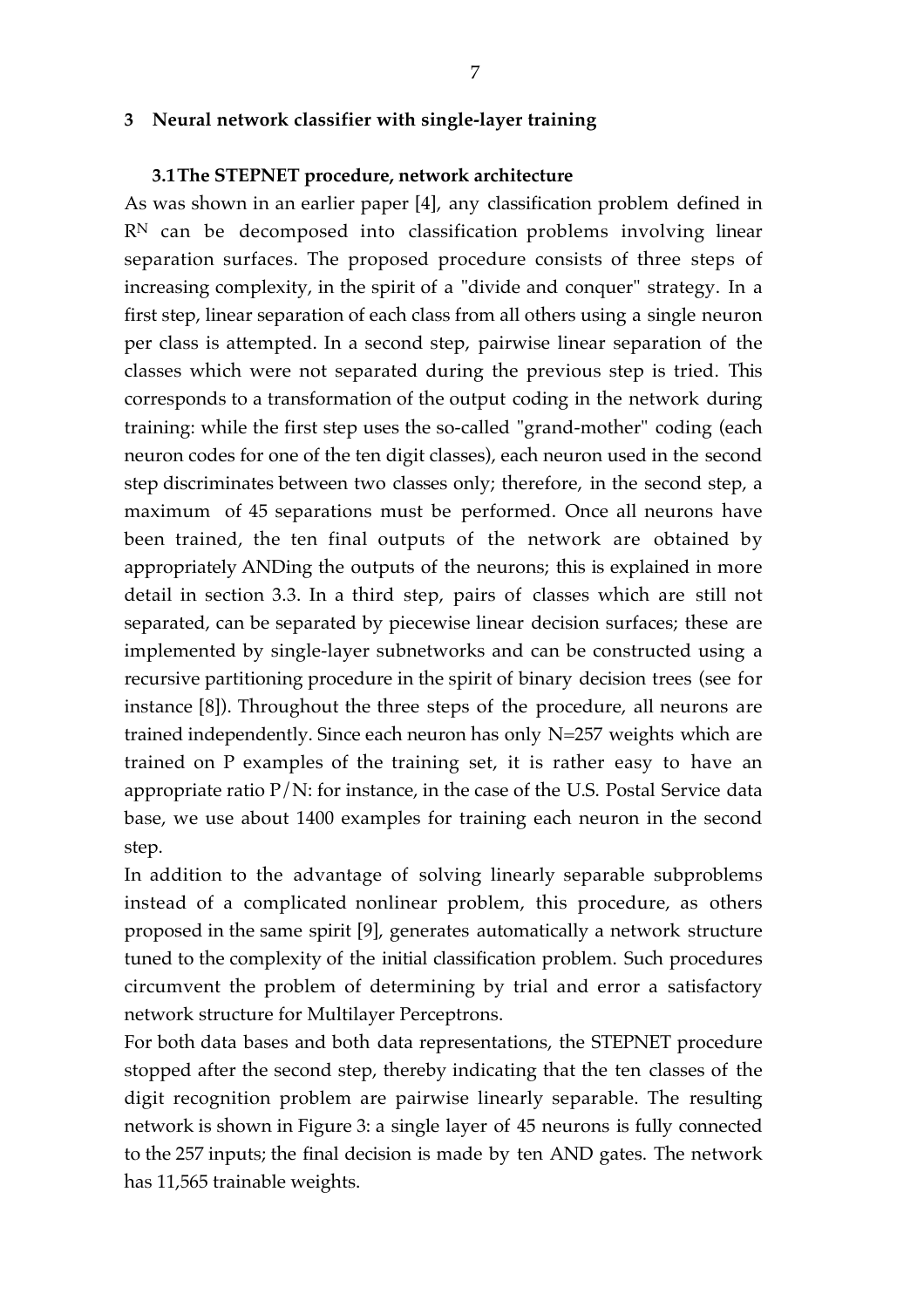

Network architecture.

### **3.2Learning Rules**

Each neuron of the discussed network is trained separately on two classes out of ten; the weight vector of each neuron defines a linear decision surface. As pointed out by other authors [10], the behaviour of linear classifiers depends heavily on the learning rule used. Whereas Perceptron-type rules only find solutions for linearly separable sets of examples, the Delta rule and the Generalized Delta rule minimize a Mean Square Error criterion (MSE) and converge to unique solutions for non-linearly separable sets as well. However, the Delta rule trains neurons with linear transfer functions and does not necessarily converge to a separating solution, even if such a solution exists. The Generalized Delta rule trains neurons using sigmoidal transfer functions and is guaranteed to find a separating hyperplane, if such a hyperplane exists [4]. There are no local minima in the MSE criterion landscape and, by initializing the weights to zero and controlling the learning rate carefully, a gradient method always finds the minimum, i.e. the best hyperplane with respect to the MSE criterion. In the case of the Generalized Delta rule, this hyperplane is positioned so as to maximize the distance to the marginal examples of the classes. We chose the latter rule to train the 45 neurons of the network using the stochastic gradient method. The learning rate, which is the only free parameter of the training procedure, is fixed before training and is not changed thereafter.

When training neurons on the handwritten character recognition problem, we did not observe any effect of overspecialization of the classifier to the training data. While the MSE criterion was minimized, the recognition rate

8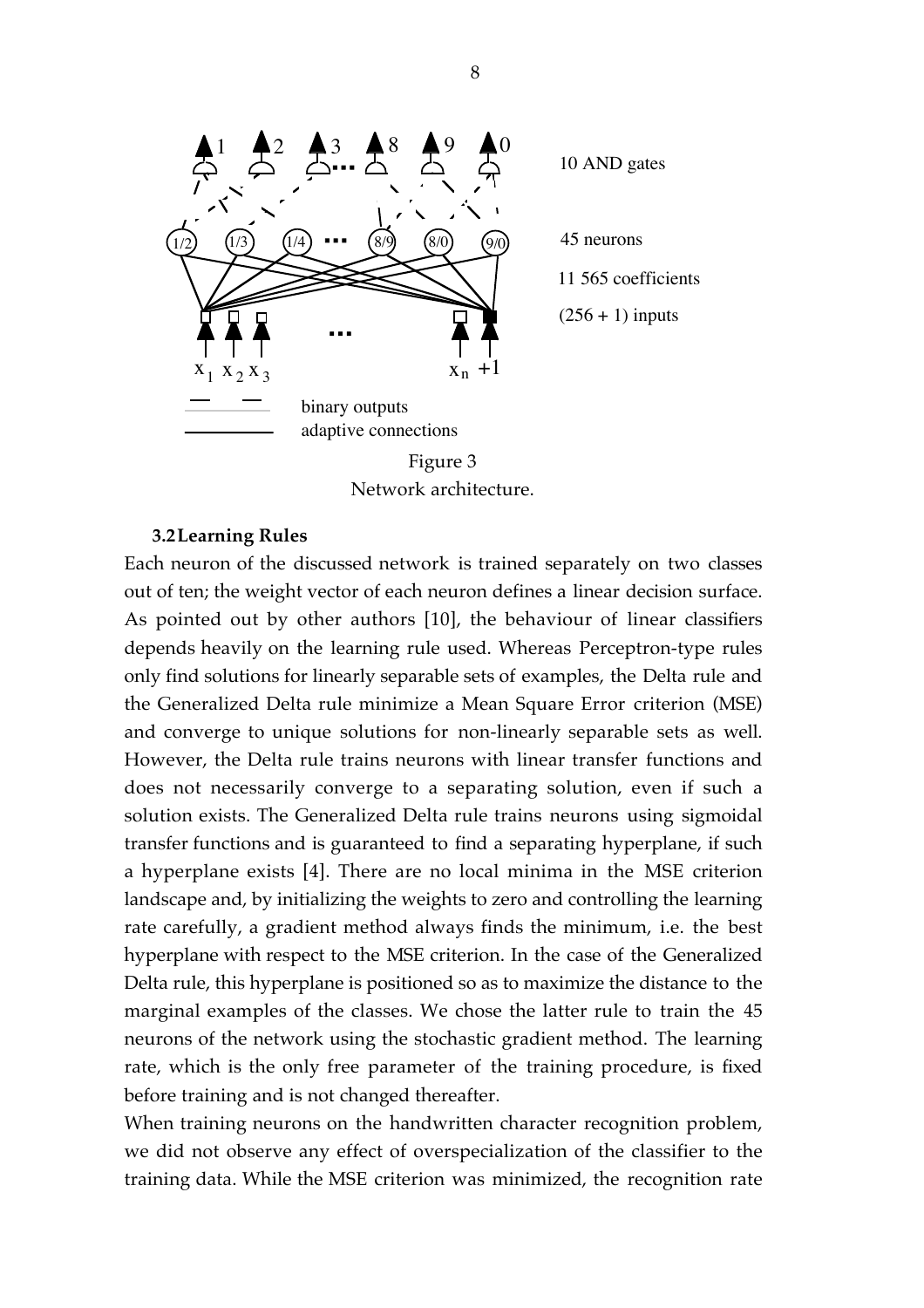on the training set increased and came close to 100%, whereas the recognition rate on the test set reached a maximum after some 30 passes through the training set and then stayed roughly constant. Therefore, the stopping criterion is not critical with respect to the classification performances on the test set, but the training time can be greatly decreased by monitoring the recognition rate on a validation set. Figure 4 displays the Mean Square Error, the performance on the training set and the performance on the test set, as a function of the number of passes through the training set. Note that the use of a simple validation set or the more elaborate use of resampling techniques, such as random subsampling or cross-validation, raises the question of the significance of the validation sets, which is questionable for relatively small data bases; see for instance the critical remarks by Y. Chauvin [11].



Figure 4

Mean square error (MSE) with respect to the training set and recognition rates as a function of the passes through the training set.

Once the network is trained, the sigmoidal transfer functions of the neurons are replaced by simple threshold functions which provide binary inputs to the ten subsequent boolean operations.

#### **3.3Performance measure and rejection mechanism**

In order to assess the performance of a classifier, three figures of merit must be considered: the number of well classified items, the number of errors (misclassified items), and the number of rejected items. For many applications, it is more important to minimize the number of errors than to maximize the number of well classified items, the price being a higher rejection rate; e.g. it is cheaper to sort a rejected letter by hand than to send it to a wrong city. Therefore, a realistic recognizer should implement a flexible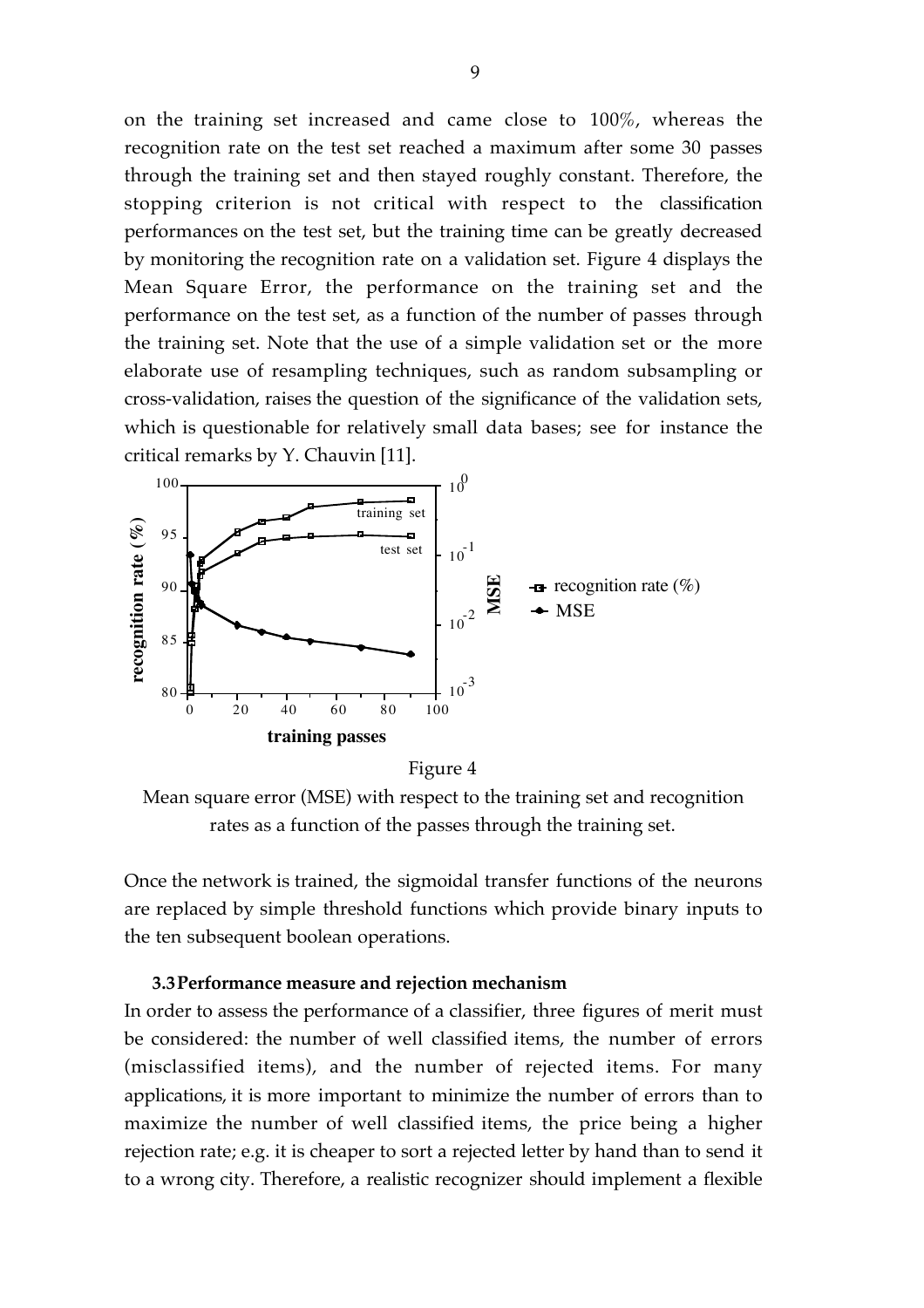rejection mechanism. In order to achieve this with our network, the values of the weighted sums (potentials) are taken into account for the final decision made by the AND gates: a small magnitude of a potential indicates an ambiguous situation. Figure 5 illustrates the neuron  $(i/j)$ , separating class i from class j and the rejection mechanism: each neuron compares its potential  $v_{(i/i)}$  to a common threshold  $\theta$ ; the two binary outputs  $s_{(i/i)i}$  and  $s_{(i/i)i}$  are then:

- if  $v_{(i/i)} < \theta$ , then  $s_{(i/i)i} = 1$  and  $s_{(i/i)i} = 0$ ;
- if  $v_{(i/i)} > \theta$ , then  $s_{(i/i)i} = 0$  and  $s_{(i/i)i} = 1$ ;
- otherwise  $s_{(i/j)i}=s_{(i/j)i}=0$ , indicating an ambiguous input pattern.



Figure 5 Neuron  $(i/j)$  and rejection mechanism.

The final decision of the network is as follows:

- if  $s_{(i/ij)}=1$  for all j, the output of the AND gate "i" is one, and the input pattern is assigned to class i ;

if all AND gates have zero outputs, the input pattern is rejected.

A low threshold results in a high percentage of well classified examples, whereas a high threshold yields a low error rate. Note that this rejection mechanism uses a single parameter in order to set the error rate to a prescribed percentage.

# **4 Results and comparison with other work**

For both data bases, the single-layer network was trained using the simple pixel representation and the more elaborate feature representation. Since the network structure used for the two data representations is the same, we really compare data representations, not classifiers nor training procedures.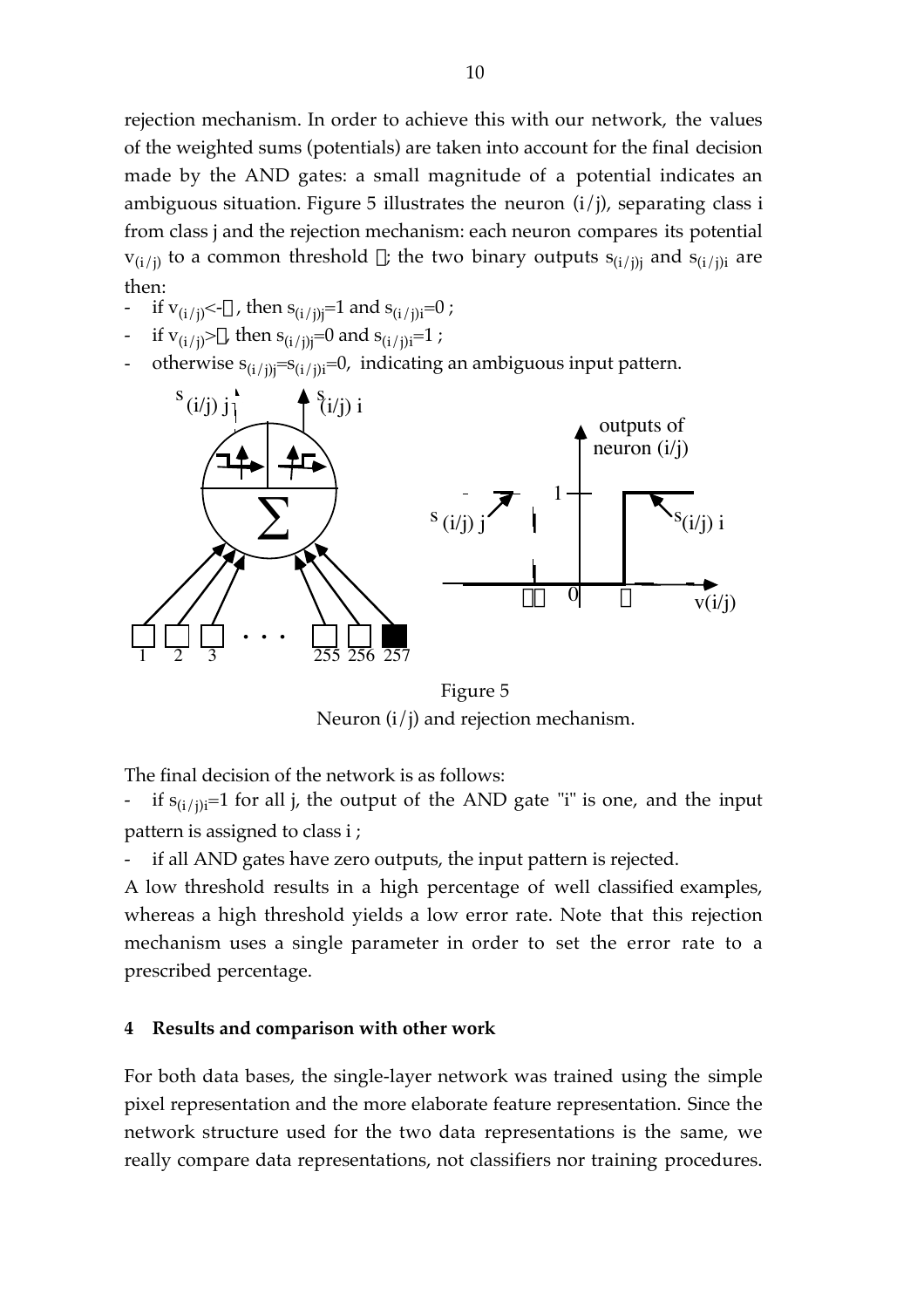The two data bases being of comparable size, we used a somewhat larger training set for the U.S. Postal Service data base than for the European data base: the first consisted of 80!% of the data base whereas the second consisted of only 50 % of the data base. This difference in the choice of the training set size reflects the fact that the U.S. Postal Service data base has even more variations in writing styles than the European data base. Tables 1 and 2 show the simulation results obtained on the European data base and on the U.S. Postal Service data base respectively. All results are averaged over 5 different partitions of the data base into training set and test set, with a standard deviation of approximately 1%.

| pixel representation     |          |                   |         | feature representation   |          |                   |         |
|--------------------------|----------|-------------------|---------|--------------------------|----------|-------------------|---------|
|                          | w.c.     | re <sub>1</sub> . | m.c.    |                          | W.C.     | re <sub>l</sub> . | m.c.    |
| training set             | 99.3%    | $0.1\%$           | $0.6\%$ | training set             | $99.6\%$ | $0.1\%$           | $0.3\%$ |
| test set, $\theta = 0$   | 97.6%    | $0.7\%$           | $1.7\%$ | test set, $\theta = 0$   | $97.7\%$ | $0.4\%$           | $1.8\%$ |
| test set, $\theta = 0.3$ | $95.1\%$ | $3.9\%$           | $1\%$   | test set, $\theta = 0.3$ | 96.3%    | $2.6\%$           | $1\%$   |

| аr<br>, |  |
|---------|--|
|---------|--|

Results on the European data base using pixel and feature representation; w.c. = well classified, rej. = rejected, m.c. = missclassified.

| pixel representation     |          |         |         | feature representation   |          |                   |          |
|--------------------------|----------|---------|---------|--------------------------|----------|-------------------|----------|
|                          | W.C.     | rej.    | m.c.    |                          | W.C.     | re <sub>l</sub> . | m.c.     |
| training set             | 98.6%    | $0.5\%$ | $1\%$   | training set             | 98.9%    | $0.3\%$           | $0.8 \%$ |
| test set, $\theta = 0$   | 93.5 $%$ | $2.4\%$ | 4.1 $%$ | test set, $\theta = 0$   | $96.5\%$ | $1\%$             | $2.5\%$  |
| test set, $\theta = 1.2$ | $70.9\%$ | 28.1%   | $1\%$   | test set, $\theta = 0.4$ | $90.3\%$ | $8.7\%$           | $1\%$    |

#### Table 2

Results on the U.S. Postal Service data base using pixel and feature representation.

As indicated by the performances on the training sets, the network learned the training set almost perfectly in all four cases; as pointed out in the previous section, the ten classes represented by the training sets are pairwise linearly separable: therefore the recognition rate on the training set would have reached 100 % if the training process had been continued. However, the performances on the test sets are quite different, especially when the misclassification rate is brought down to 1 %.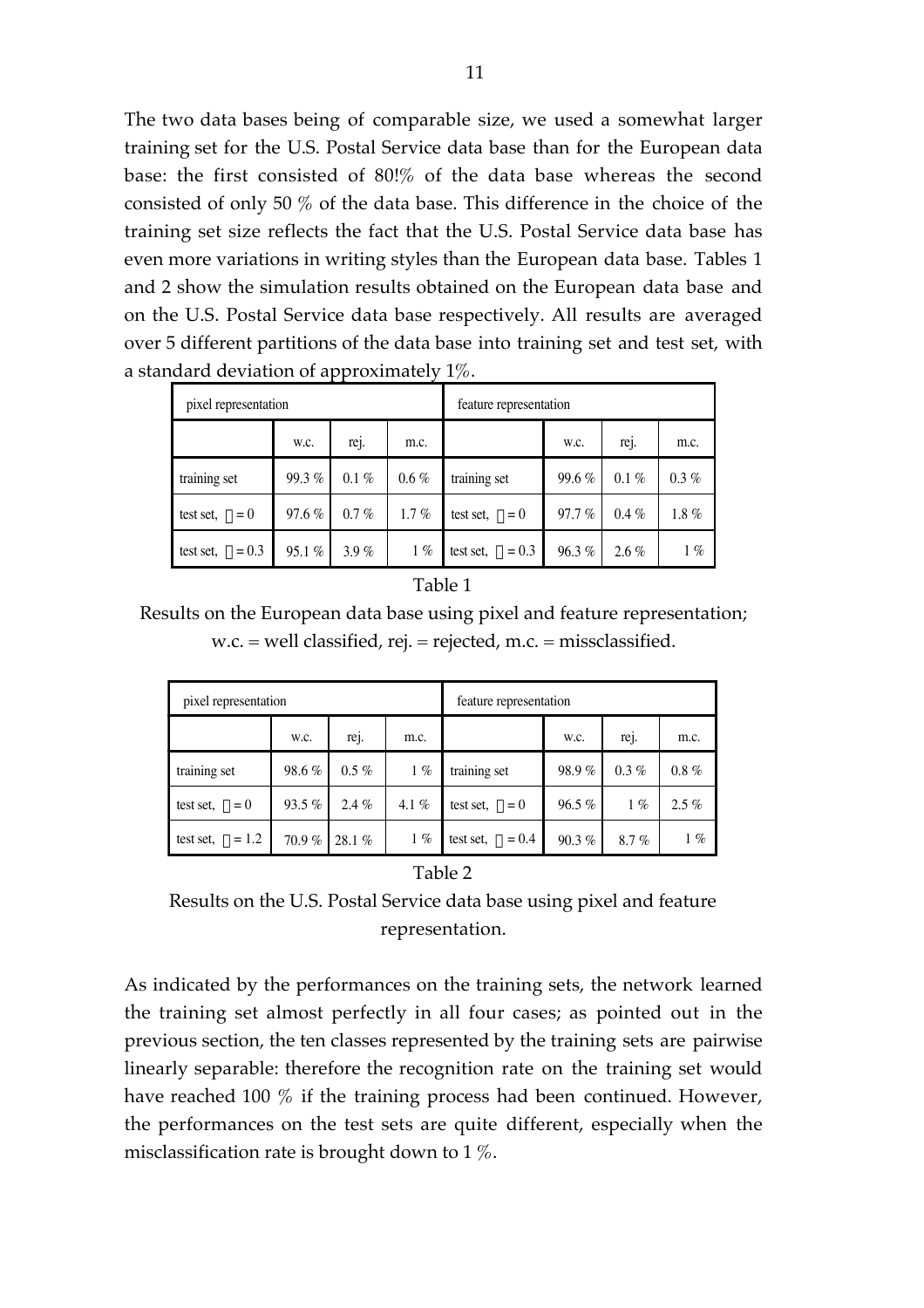The results on the European data base are almost equally satisfactory for both data representations. When the error rate is further reduced to 0.1 %, we achieve a 19!% rejection rate. The recognition rates on the U.S. Postal Service data base vary strongly with respect to the data representation and are only satisfactory when the feature representation is used. This demonstrates impressively the importance of an appropriate data representation, especially when the data base shows a lot of variations in writing styles and when the size of the training set is limited. It also shows that performance comparisons based on results from different data bases should be taken carefully! Both data bases look rather difficult to a human, but, since the data representation used by the classifier is certainly different from the one used by humans, digits which seem to be easy to recognize for humans might cause difficult problems for the classifier and vice versa.

Our results on the U.S. Postal Service data base using the feature representation appear to be at the level of the present state of the art, which is roughly a 10 % rejection rate for a 1 % error rate for the recognition of handwritten digits without constraints on writing style. In comparison to other work, however, our classifier is simple and the size of the data base is still modest. Figure 6 shows the 18 examples (1 % of the test set) from the U.S. zip code data base which were misclassified when using the feature representation. For some of the misclassified examples we have a good explanation; e.g. for the *zero*, which is the only one in the data base tilted to the left, and therefore not represented in the training set, or for the first *three*, which looks more like a five because of the low resolution of the input image, or for the last *eight*, which is classified as a *one* and which in fact is a *one* (this is one of the cases for which a wrong class label was assigned during segmentation). Some other examples seem to be misclassified because their writing style is not sufficiently well represented by the training set. Considering all the variations of the writing styles in the data base, the latter is likely to be not large enough to be representative. By increasing the size of the data base, it would certainly be possible to further improve the performance.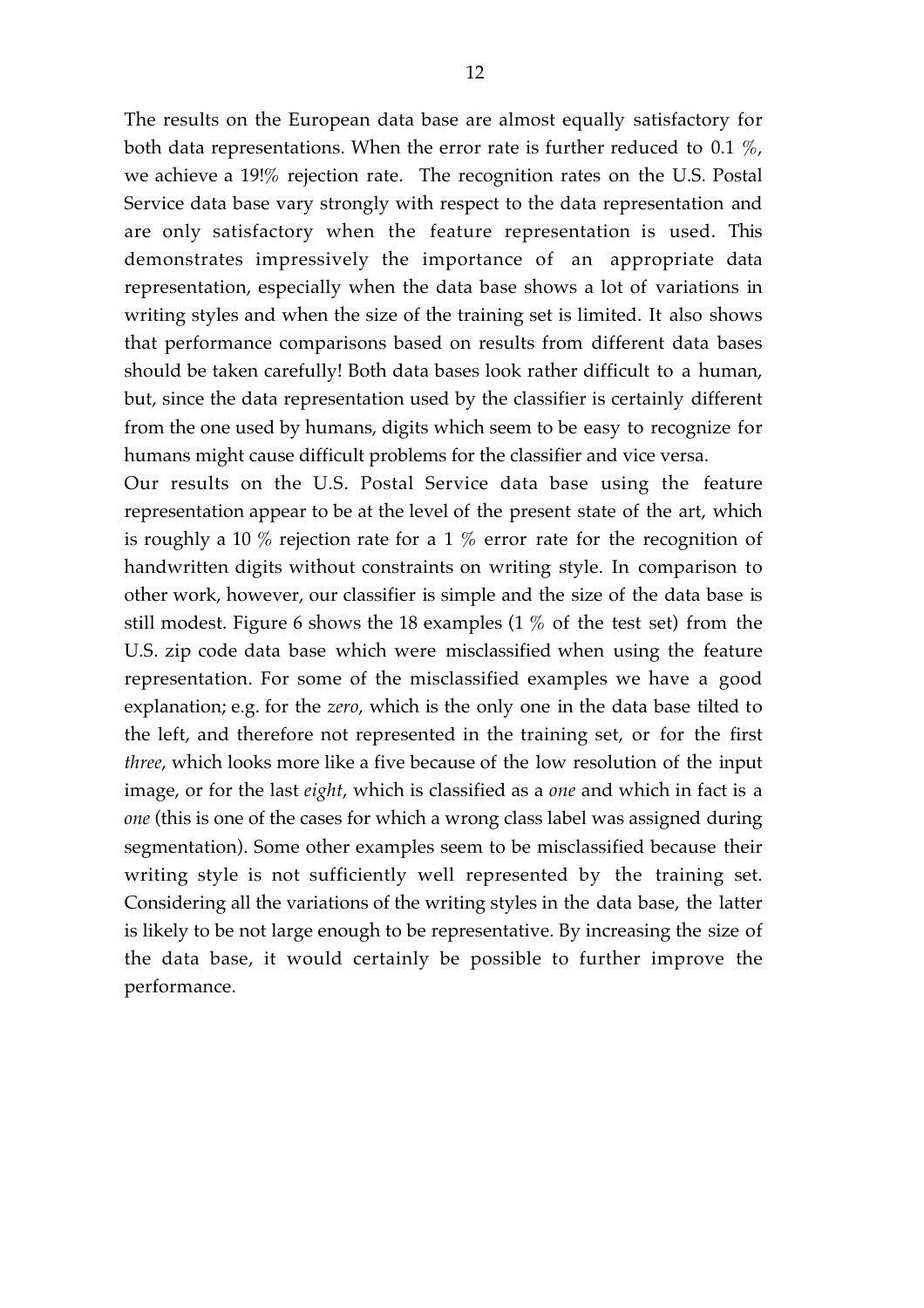$\mathbf{O}$ 2  $\bullet$  7 2  $\qquad \qquad ^3$ 5 3 5 4 9 4 9 4 9 4 1 5 8 5 6 6 5 6 4 6 4 6 2 8 7 8  $\sim$   $\sim$   $\sim$   $\sim$ 8 8 1

Figure 6

The 18 examples from the U.S. Postal Service data base which were misclassified by the single-layer network using the feature representation. The upper index gives the real class, the lower index the class associated by our classifier.

We also trained Multilayer Perceptrons (MLP) on the two data bases. From Table 3 it can be seen that simulation results obtained with an unconstrained MLP with a single hidden layer and an optimized number of hidden units are not significantly better than the results obtained by our single-layer network. The MLP was trained using the standard stochastic backpropagation algorithm. The recognition rate on the test set was monitored (for simplicity we did not use a validation set) in order to stop the training process: after approximately 20-30 passes through the training set, the recognition rate reached a maximum and stayed roughly constant thereafter. Despite the relatively small number of training passes, training times for the MLP were one order of magnitude longer than for our network with single-layer training, which can be trained on the complete data base in less than 30 minutes on an Apollo DN10000 workstation. The rejection criterion used in order to set the error rate to 1 % was that the difference between the two highest outputs should exceed a given threshold. Other authors incorporated a priori knowledge about the recognition task in the network architecture. The hope is that the first layers of the MLP will learn to perform preprocessing operations in the spirit of local feature detection, an objective which cannot be achieved without explicit help from the network designer. For character recognition, shift invariance can be implemented by the use of local receptive fields and the weight sharing technique [2]. A rejection rate of 9 % for a 1 % error rate was reported on the U.S. Postal Service data base [12]; these results are very similar to ours, which were obtained with a much simpler network, at the expense of a separate preprocessing (which is not necessary in the case of the European data base for instance). Therefore, at the present time, the decision as to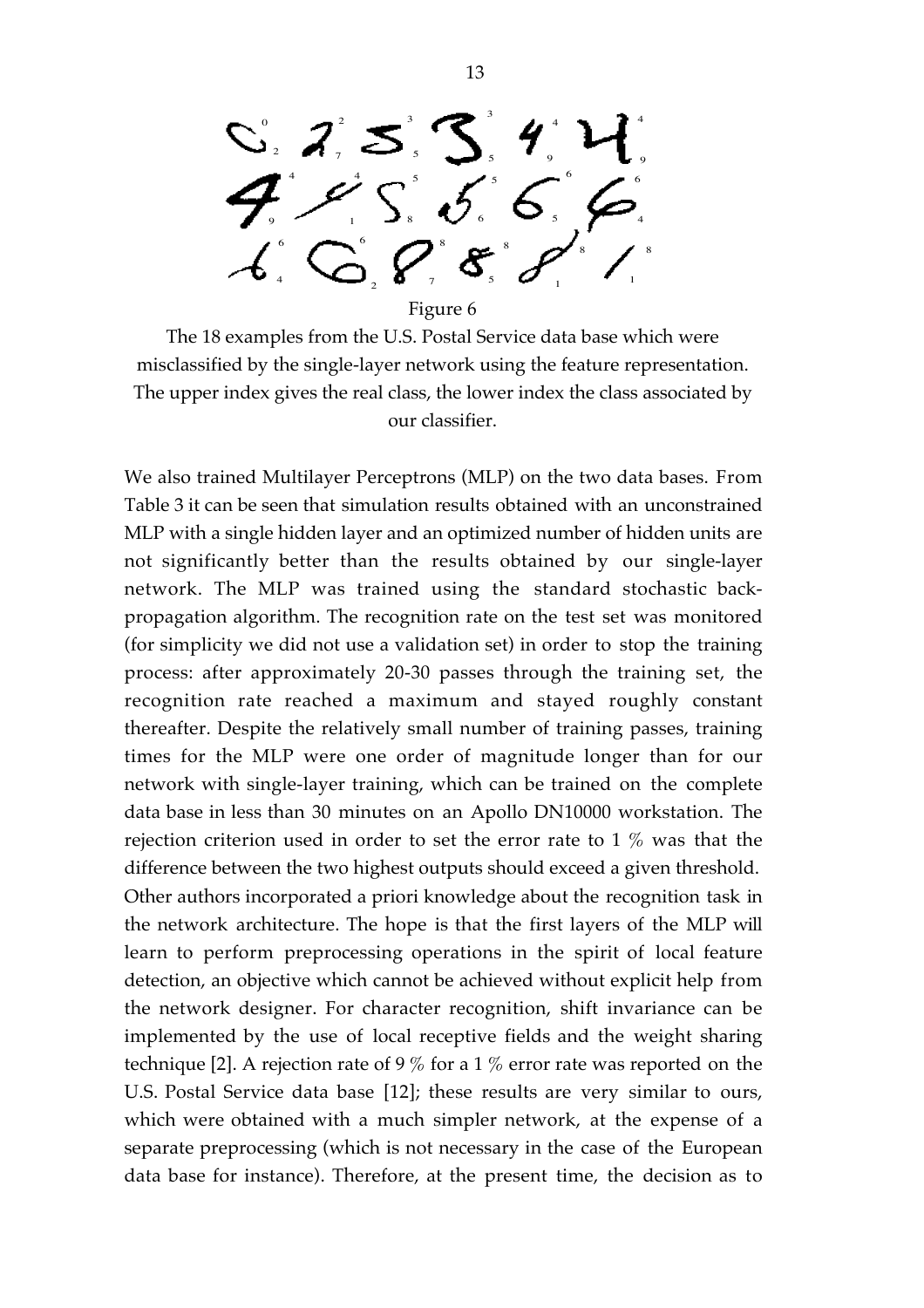|                              | W.C.     | re <sub>1</sub> . | m.c.   |
|------------------------------|----------|-------------------|--------|
| European data base, pixels   | $96.5\%$ | $2.5\%$           | $1 \%$ |
| European data base, features | $96.6\%$ | $2.4\%$           | $1\%$  |
| U.S. Postal Office, pixels   | $87.6\%$ | 11.4 %            | $1 \%$ |
| U.S. Postal Office, features | 89.3%    | $9.7\%$           | $1 \%$ |

whether the preprocessing should be performed by the network, or should be performed separately, relies mainly on implementation issues.

# Table 3

Results on both data bases obtained with an unconstrained MLP with 50 hidden units.

It has been argued by Martin et al. [13] that the impact of the data representation and of the network architecture is due basically to the fact that the data bases are of limited size. If the data base is large enough and the network has a minimum size in order to be able to learn the task, the performance of an unbiased classifier approximates the best possible for the given task. This is known as consistency in the statistical inference literature ([5] and references therein). For instance, it might well be that, due to consistency, our simple network classifier with single-layer training performs as well using the pixel representation as using the feature representation, provided it is trained on a very large data base.

To summarize, from the point of view of "real world" applications, mere recognition rates are not the only criterion for the choice of a digit recognizer. Whereas the performance of a classifier is measured in terms of its generalization ability, its cost can be measured in terms of complexity of the network (number and type of units, number of trainable connections), of training time and of classification time. We believe that the proposed network with single-layer training does not necessarily have the best recognition rates, but that it has an advantageous performance-to-cost ratio.

## **5 Hardware Implementation**

An integrated circuit implementing the network described in Section 3 is in the test stage at the Laboratoire de Conception de Systèmes Intégrés (INPG, Grenoble) [14]. It uses standard 1.2 µm CMOS technology, 24 neurons being implemented on a single chip. Training is performed on a host computer; the 11,565 weights and the rejection threshold  $\theta$  of the network can be loaded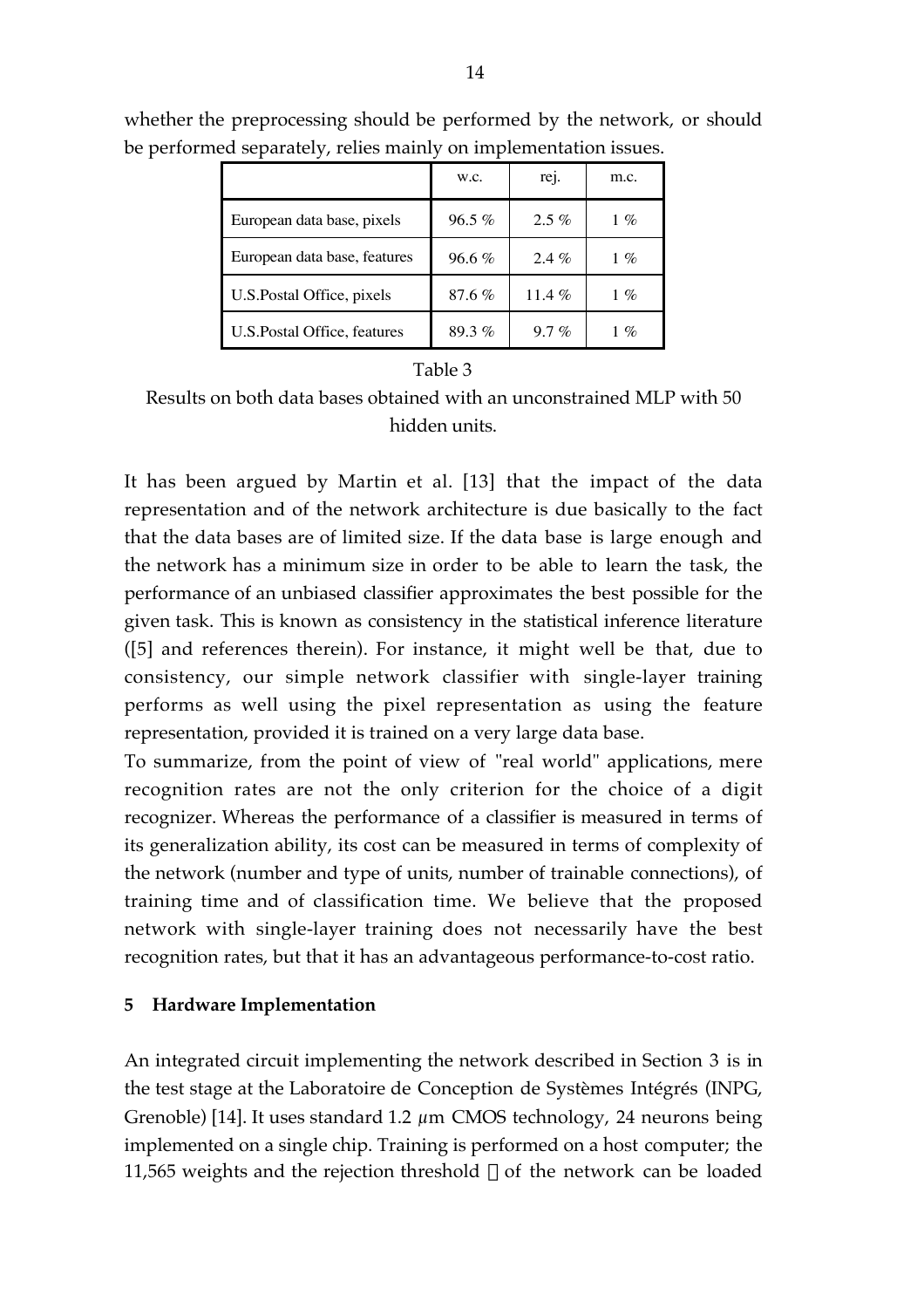onto the chips. Table 4 shows simulation results obtained on the European data base using the pixel representation when weights are stored on 32 bits (floating-point arithmetics), 6 bits and 4 bits (integers) respectively. The threshold  $\theta$  was chosen to set the misclassification rate to 1 %. Clearly, there is no substantial decrease in performance when the precision of the weights is brought down to 6 bits. The resulting moderate memory requirements, and the use of binary neurons, facilitate greatly the implementation of the network. Classification time for a 256-input pattern is estimated conservatively to 130 µs. This classification speed makes the circuit attractive when very fast classification is mandatory; this might be the case when performing automatic segmentation, whereby a large number of segmentation hypotheses are suggested by the recognizer and must be checked very quickly.

|                   | W.C.  | rej.     | m.c.   |
|-------------------|-------|----------|--------|
| test set, 32 bits | 96.0% | $3.0 \%$ | $1 \%$ |
| test set, 6 bits  | 95.7% | $3.3\%$  | $1 \%$ |
| test set, 4 bits  | 93.8% | 5.2 $%$  | $1\%$  |

#### Table 4

Simulation results from the European data base with restricted precision of the weights.

In a first version of our digit recognizer, all the preprocessing steps (segmentation, feature extraction, normalization) are performed by the host computer. In future versions, digital signal processors or dedicated template matching chips, such as the chip described by Graf et al. [7], will perform the multiplications and accumulations of the mask operations.

# **6 Conclusion**

We have shown that our network, resulting from the STEPNET building and training procedure and using an appropriate data representation, leads to very satisfactory recognition rates on two moderately sized data bases of handwritten digits. A priori knowledge about the classification task is used to design explicitly the preprocessing steps; the classifier itself is very simple, featuring 45 binary neurons and a few logic gates. The performances of our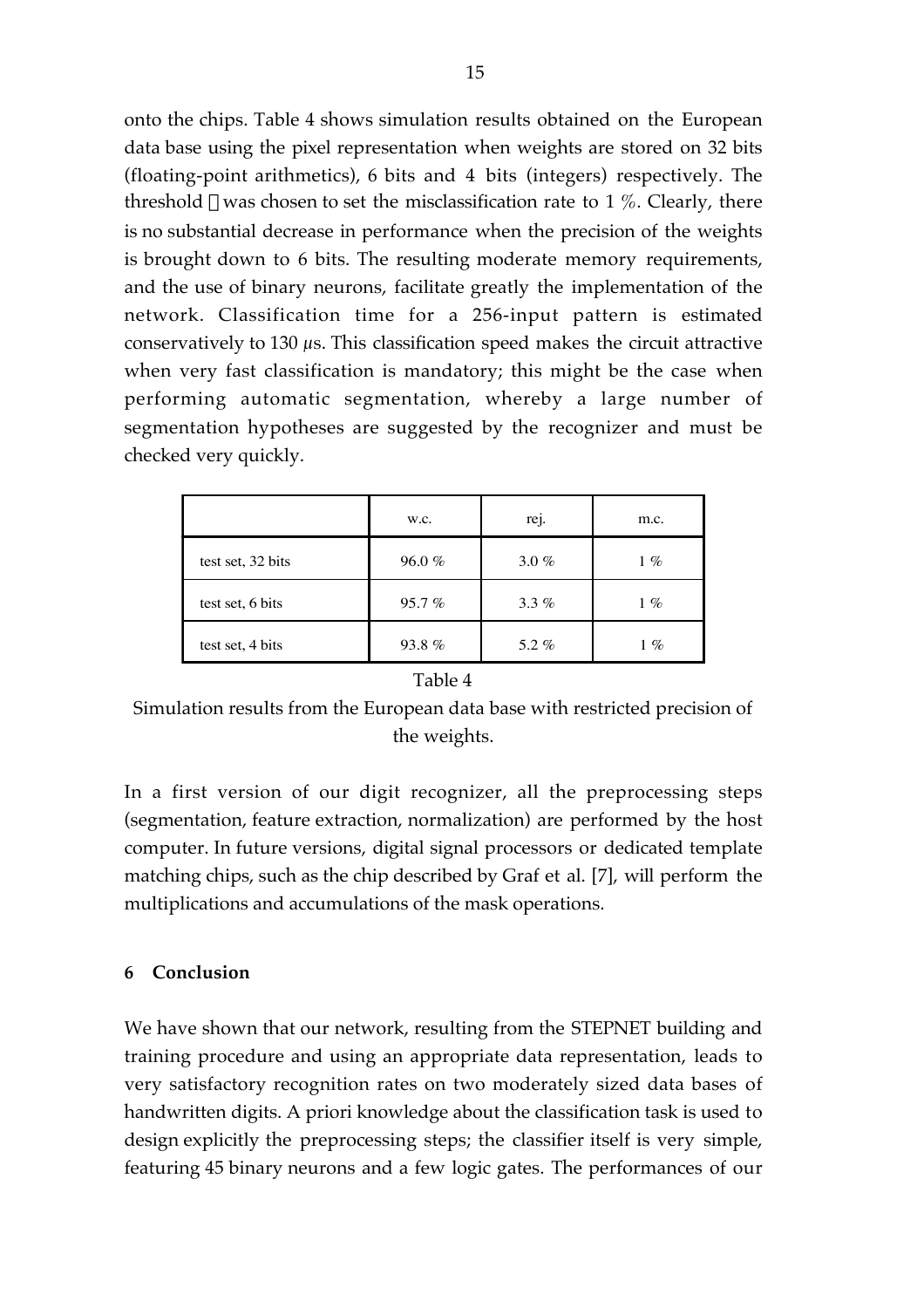classifier on "real world" data bases appear to be at the standard level of present-day recognizers, i.e. roughly a 10% rejection rate for a 1% error rate in the recognition of handwritten digits without constraints on writing style. Yet, in comparison to other networks, e.g. Multilayer Perceptrons, the structure of the discussed network is simpler, and it is generated automatically. In addition, the STEPNET procedure gives some insight into the difficulty of the classification problem: in the case of handwritten digits, it indicated that, surprisingly enough, the sets of examples were pairwise linearly separable. Both training times and classification times compare favorably with respect to Multilayer Perceptrons, and the simple structure of the network as well as the use of binary neurons facilitate greatly hardware implementation. An integrated circuit, performing the classification of a digit in 130  $\mu$ s, has been designed and fabricated; its speed makes it a good candidate for performing the classification task necessary for the automatic segmentation of zip codes.

## **Acknowledgments**

We thank the U.S. Postal Service for providing us with the OAT Handwritten Zip Code Data Base (1987). This work was supported in part by EEC BRAIN contract ST2000422.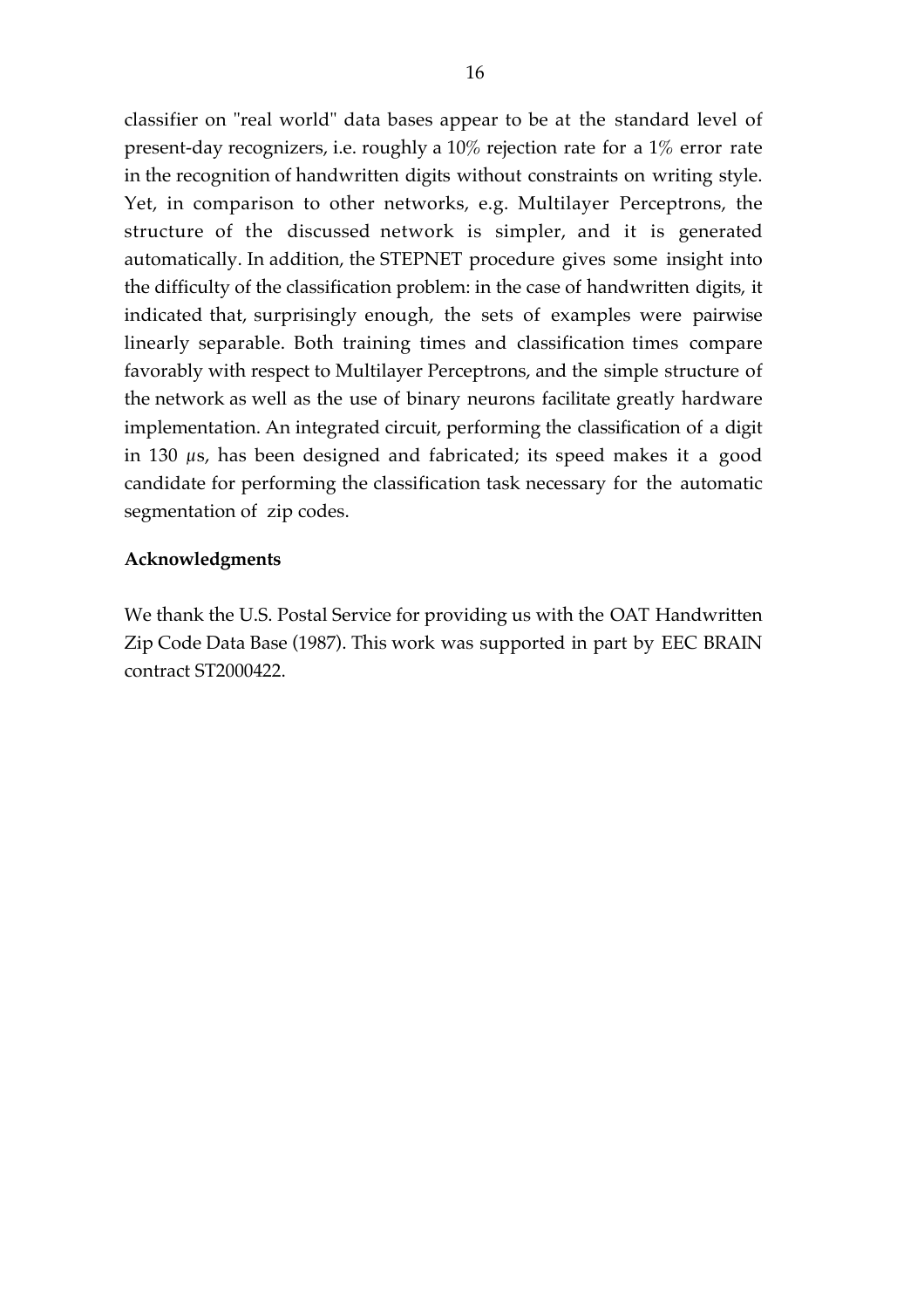### **References**

- [1] M. Minsky, S. Papert, *Perceptrons*, MIT Press, Cambridge MA, 1969.
- [2] D.E. Rumelhart, G.E. Hinton, R.J. Williams, "Learning Internal Representations by Error Propagation", in *Parallel Distributed Processing,* Vol. 1, MIT Press, 1986.
- [3] K. Hornik, "Multilayer Feedforward Networks are Universal Approximators", *Neural Networks*, Vol. 2, pp.359-366, 1989.
- [4] S. Knerr, L. Personnaz, G. Dreyfus, "Single-layer Learning Revisited: A Stepwise Procedure for Building and Training a Neural Network", NATO Workshop on Neurocomputing, Les Arcs, France (February 1989); in *Neurocomputing*, F. Fogelman, J. Hérault, eds , Springer, 1990.
- [5] S. Geman, E. Bienenstock, R. Doursat, "Neural Networks and the Bias/Variance Dilemma", preprint, 1991.
- [6] W.K. Pratt, *Digital Image Processing,* Wiley, 1978.
- [7] H.P. Graf, R. Janow, D. Henderson, R. Lee, "Reconfigurable Neural Net Chip with 32K Connections", in *Neural Information Processing Systems*, R.P. Lippmann, J.E. Moody, D.S. Touretzky, eds. , Morgan Kaufmann, 1991.
- [8] L. Breiman, J. H. Friedman, R.A. Olshen, C.J. Stone, *Classification and Regression Trees*, Wadsworth International, 1984.
- [9] M. Mézard, J.P. Nadal, "Learning in Feedforward Layered Networks: the Tiling Algorithm", *J. Phys.* A 22, 2191-2203, 1989. T.D. Sanger, "A Tree-Structured Algorithm for Reducing Computation in Networks with Separable Basis Functions", *Neural Computation* 3, 67- 78, 1991. G.Z. Sun, Y.C.Lee, H.H. Chen, "A Novel Net that Learns Sequential Decision Process", in *Neural Information Processing Systems*, D.Z.

Anderson, ed., American Institute of Physics, 1988. P.E. Utgoff, "Perceptron Trees: A Case Study in Hybrid Concept

Representations", *Connection Science* 1, 377-391, 1989. [10] E. Barnard, D. Casasent, "A Comparison between Criterion Functions for Linear Classifiers, with an Application to Neural Nets", *IEEE*

*Transactions on Systems, Man, and Cybernetics*, Vol. 19, No. 5, 1989. B. Wittner, J. Denker, "Strategies for Teaching Layered Networks Classification Tasks", in *Neural Information Processing Systems*, D.Z. Anderson, ed., American Institute of Physics, 1988.